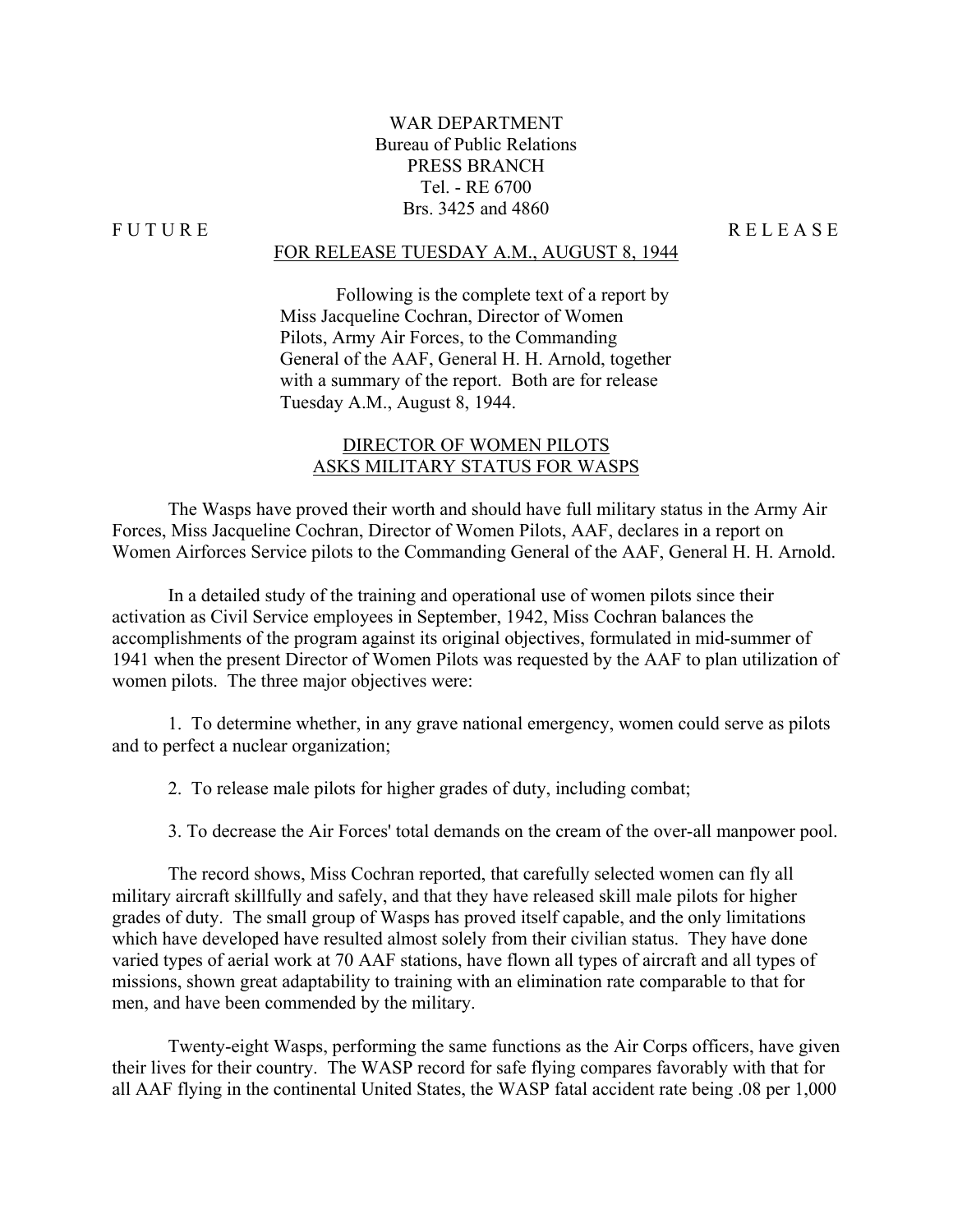hours flown (based on 22 fatal accidents and 274,585 hours flown as of June 30, 1944), according to the report.

Wasps have averaged at least as many hours flown per month as male pilots working at the same jobs; their health rate has been high and the fact that they are women has not interfered with their service, Miss Cochran said.

On a long-term basis, dependability, control, and full effectiveness can be obtained only through militarization by incorporation into the Air Corps, Miss Cochran reported to General Arnold. Such militarization is desirable in the interest of the AAF and irrespective of benefits to Wasps. It would prevent resignations, give needed controls, and make for uniformity and efficiency of operation. The resignation rate is now unduly high and unduly costly to the Government. Eleven have been discharged. Seventy-three have resigned with each such resignation involving a complete lass of the cost of training.

Wasps are assigned to military units, Miss Cochran pointed out, and they perform the same job as commissioned pilots, and are associated wholly with military personnel. As civilians they are subject to an entirely different set of laws, rules and regulations--in some instances there is nothing which governs. Ninety-three per cent of operational Wasps themselves recently approved militarization. If militarized, however, only the very experienced should have commissions above the lowest grade and the small size of the organization should be considered in determining the top WASP rank.

 The report concludes with four recommendations to govern the future of Wasps with the Army Air Forces:

 1. Wasps should be militarized through absorption of present members and other qualified women pilots into the Air Corps as officers in the lower commissioned grades.

2. No action should be initiated by the AAF to revise WASP personnel requirements upwards pending a complete evaluation of the existing and foreseeable pilot situation.

 3. The civilian WASP program, including completion of training of students now in school, should be maintained until such time as decision is reached relative to obtaining militarization.

 4. Under civilian status, so many elements of the experimental project are lost or weakened, and there is such lack of control over permanency of work by individual Wasps after they are trained, that serious consideration should be given to inactivation of the WASP program if militarization is not soon authorized. If such action should be taken, an effort should be made to obtain military status, if only for one day, and resulting veterans recognition for all who have served commendably.

#### END

DISTRIBUTION: Aa, Af, B, Da, Dd, Dg, Dm, E, Ea, N.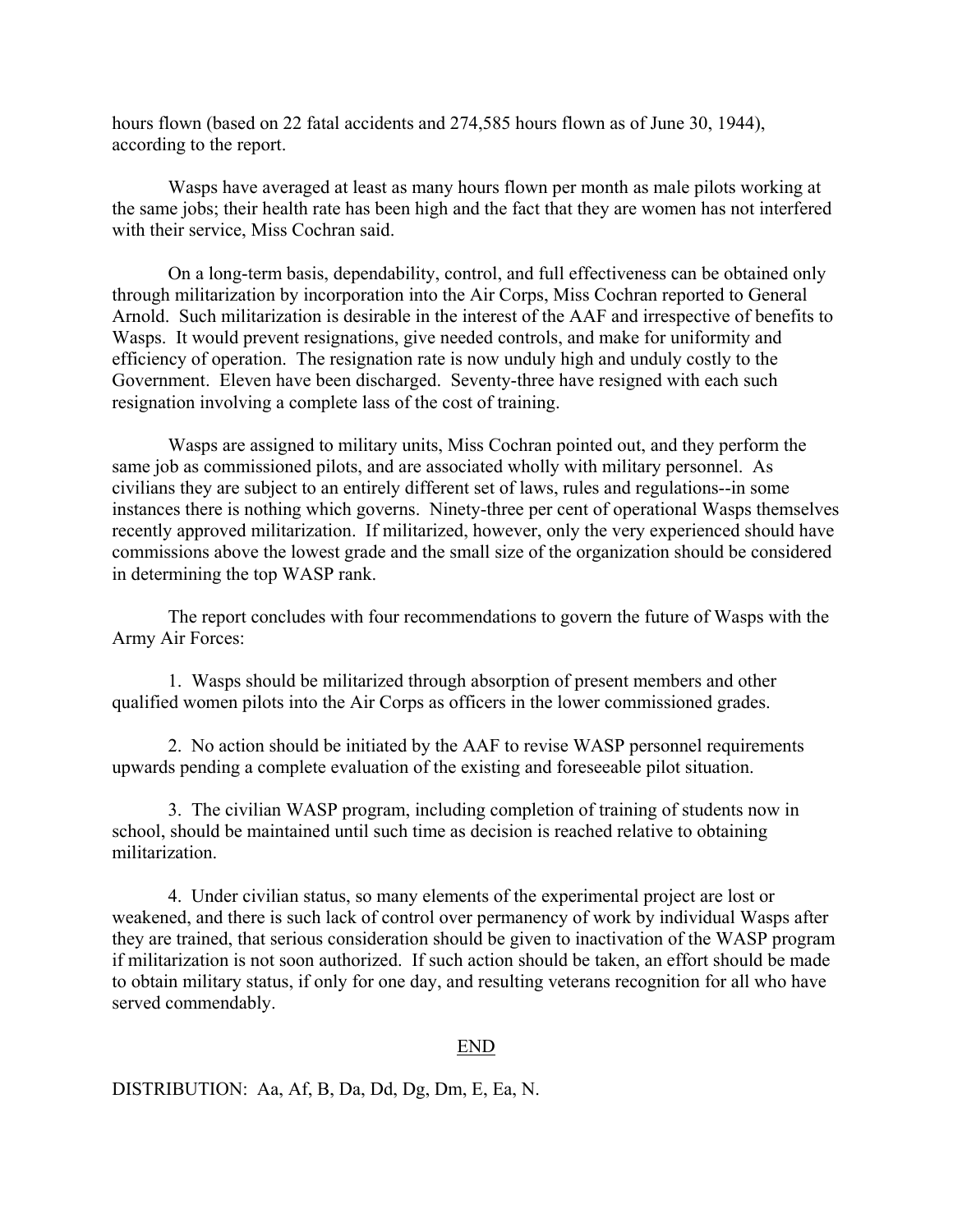8-7-44 1:00 P.M.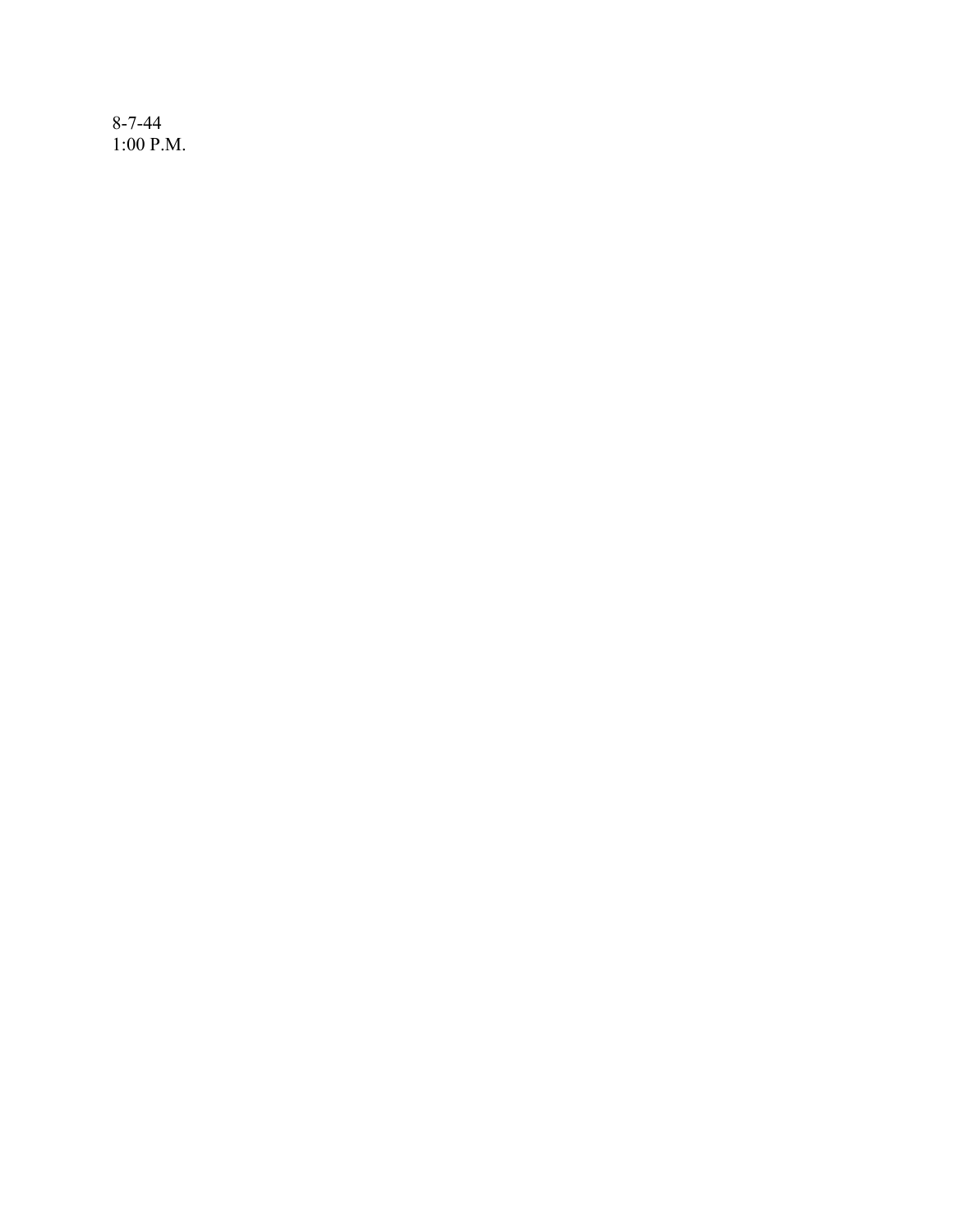Address reply to Commanding General Army Air Forces Washington 25, D. C.

#### HEADQUARTERS ARMY AIR FORCES

#### Washington

1 August 1944

|    | <b>SUBJECT</b> : Women Airforce Service Pilots                                  |
|----|---------------------------------------------------------------------------------|
| TO | : Commanding General, Army Air Forces                                           |
|    | THROUGH: Assistant Chief of Air Staff, Operations, Commitments and Requirements |

 The WASPs are nearing their second anniversary of service with the Army Air Forces. Their utilization was approved as an experiment in late 1941 when the Axis was rushing toward world conquest. They were activated in mid-1942 when the United Nations were marshalling their every resource and praying for time. Today, the picture of war has changed. The defeat of the Luftwaffe, the foreseeable victory over Germany, all the favorable changes in the war's aspect are having their reactions on the Air Forces' and the nation's personnel requirements. It is timely to evaluate the services of the WASPs against the background of two years of accomplishment and to determine their future in the light of today's known factors. It is to assist in such determination that this status report is presented.

| <b>DIVISION</b>             | <b>SUBJECT</b>                        |
|-----------------------------|---------------------------------------|
| A                           | History of Women Pilots with the AAF. |
| B                           | Legislative Action.                   |
| $\mathcal{C}_{\mathcal{C}}$ | The Organization.                     |
| D                           | The Training Program.                 |
| E                           | How Trained WASPs are Serving         |
| F                           | Commendations.                        |
| G                           | Should WASPs be Officers?             |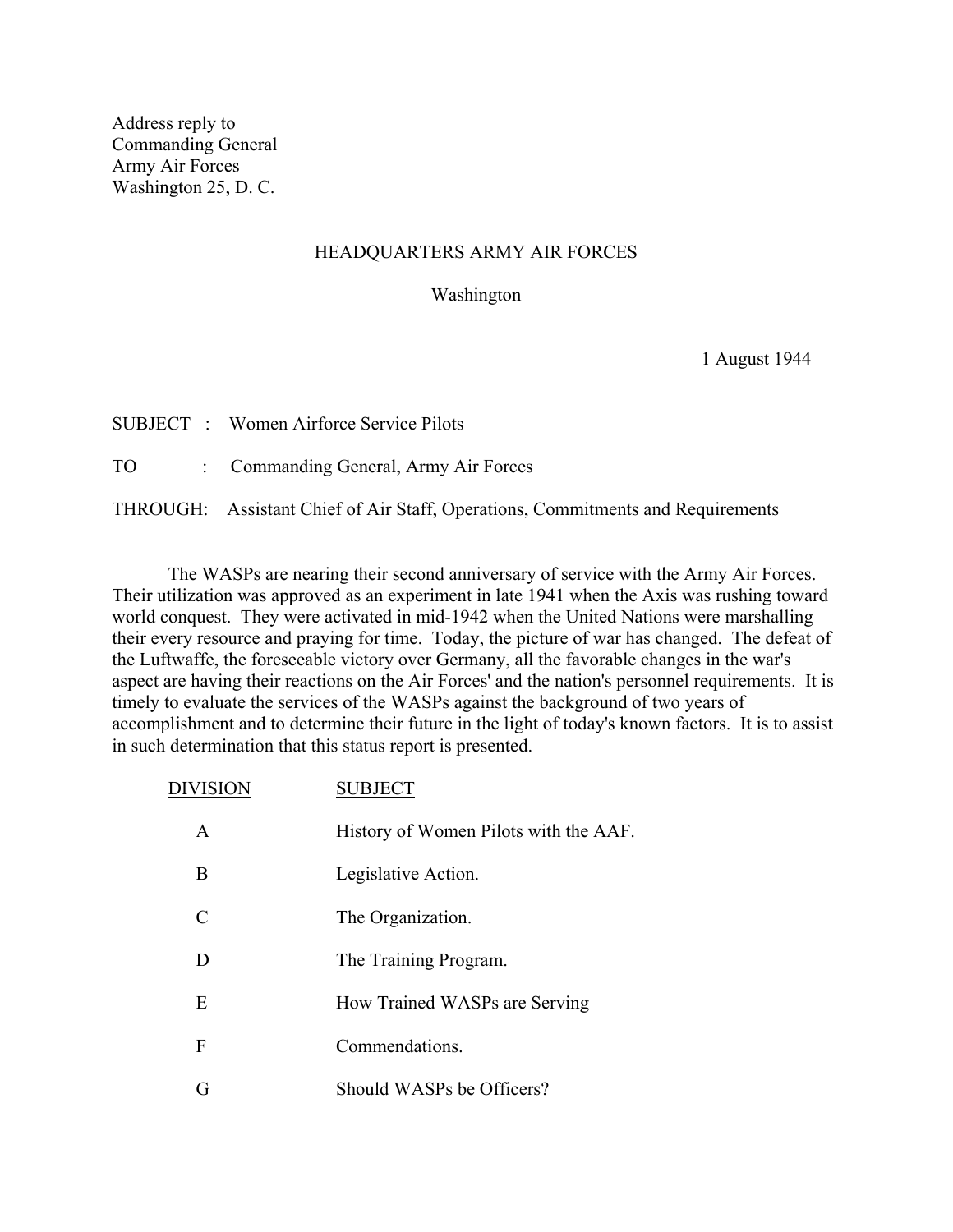H Demobilization of WASPs. I What the Record Shows. J Conclusions.

## JACQUELINE COCHRAN Director of Women Pilots

## A - History of Women Pilots with the AAF.

 1. A study of such use was initiated in the summer of 1941, as our nation hurriedly surveyed its capacity and its facilities for total war. It was anticipated that global war would demand all qualified men and would require utilization of women wherever women could serve. Unknown was the percentage of our young male population which could qualify to man our aircraft. Military planning had to consider that the supply of such human material was limited and entirely insufficient for the needs of all the military services. England was already severely short of pilots and welcomed our young men into its Squadrons, and a few of our young women and many men into its ferrying service. England, Russia, and Germany were using women as pilots of trainer and combat type aircraft. The project was assigned to the present Director of Women Pilots.

2. Stated purposes were:

 a. To determine whether, in any grave national emergency, women could serve as pilots. Such determination involved a performance study of perfection of a nuclear organization which could be expanded almost to any degree should war's requirements so dictate.

 b. To release male pilots for higher grades of duty, including combat, by using women for the routine, non-combat jobs.

 c. To decrease the Air Forces' total demands for the physically and mentally perfect young men--the cream of the overall manpower pool, from which all the Services and industry must draw the men needed to lead the way to victory.

3. More than 3,000 licensed women pilots in the United States were the sole sources of trained personnel. Records indicated that less than 100 would meet ferrying duty standards without further training, and some of these were already in essential flying. Otherwise, the young women of the nation were an unknown as regards flying ability. A plan to utilize trained personnel and to train others was submitted. Its activation was postponed because, during 1941 and part of 1942, there were more male pilots and cadets than airplanes. At the request of British air authorities, 23 of the trained women pilots went to England, in charge of the present Director of Women Pilots, to fly with the British Air Transport Auxiliary. A majority remains there, working with all types of aircraft and under eighteen-month contracts.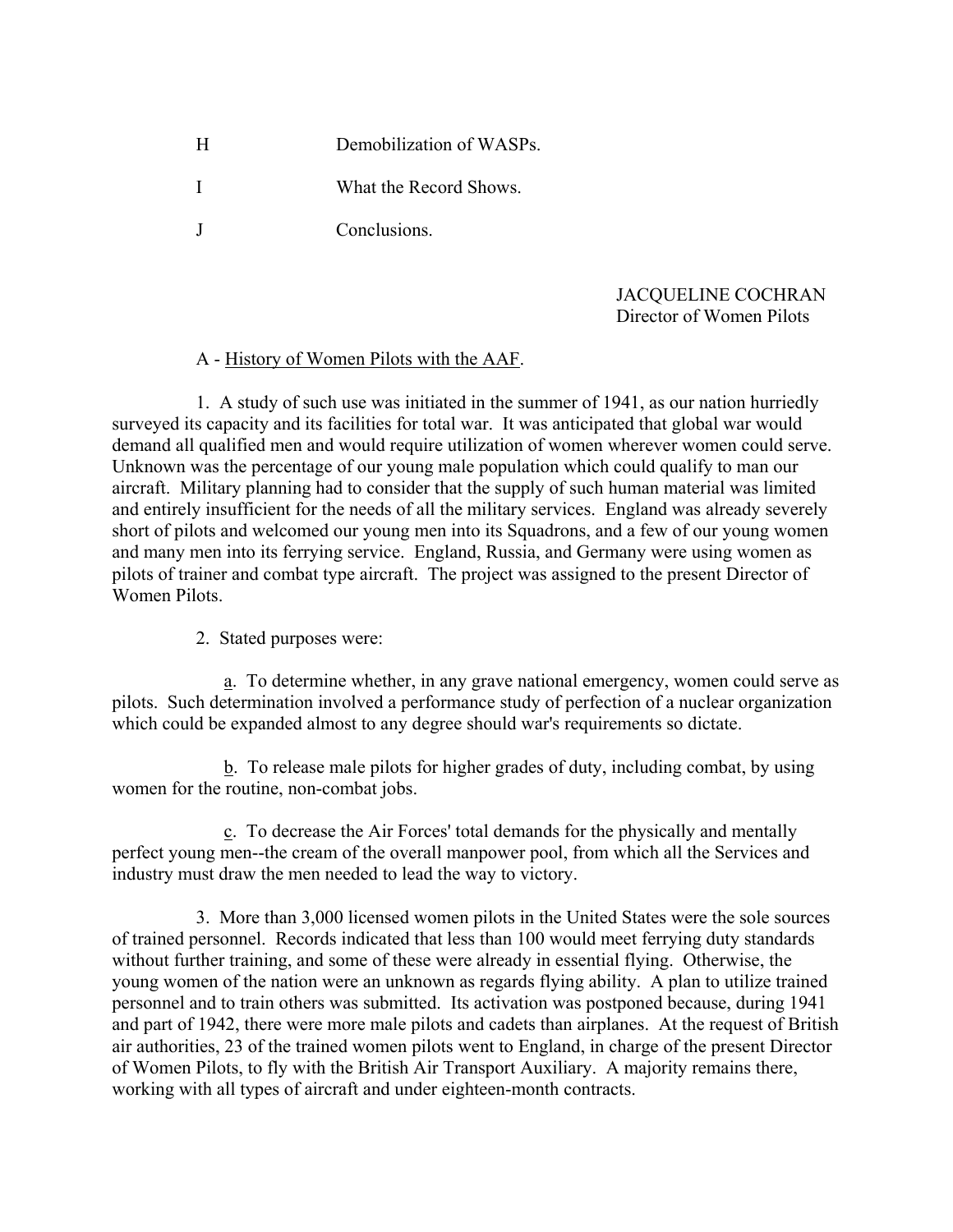4. The pilot-plane ratio righted itself in mid-1942, and the AAF activated the women pilot plan in September 1942. Only 28 trained pilots were within age limits and immediately available for duty. This small group was put into the Air Transport Command to do ferrying and as an experiment to determine what women could do. The group, located at New Castle, Delaware, was known as the WAFS. Another group, known as the Women's Flying Training Detachment, was used to initiate a training program. A contract school was opened, first at Municipal Airport in Houston, Texas, and then at Avenger Field in Sweetwater, Texas. In May 1943, all training was centered at Sweetwater. The first class of trainees to graduate was assigned to Air Transport Command on 24 April 1943. Meanwhile, the WAFS had been split to provide small units at Newcastle, Delaware, Romulus, Michigan, Dallas, Texas, and Long Beach, California.

 5. Experience soon showed that women must be used to pilot more powerful aircraft and for a variety of routine jobs in other commands and air forces if a thorough test were to be made of their capabilities. This expansion of the operational field and growth of training caused the AAF, on 28 June 1943, to consolidate the two branches into the Women Airforce Service Pilots.

### B - Legislative Action.

 1. Women pilots soon showed by their work that they could take a valuable place in the war effort. During the summer of 1943, the program was studied in the light of its original objectives, its several months of operation, the then-existing pilot situation, and the increasing demands of all the military services on the few qualified young men remaining in the nation's manpower pool. Decision was that the AAF could utilize and could train approximately 2,000 WASPs, and that such a number would provide a fair cross-sampling from which to chart the place of American women in any future AAF effort. Militarization had long been foreseen as essential, but numbers involved were insufficient to indicate creation of a new corps or auxiliary; so, following the precedent established by incorporation of women doctors into the Medical Corps as commissioned officers, a decision was reached to ask Congress for legislation which would incorporate the WASPs into the Air Forces.

 2. Proceeding independently, Congressman John Costello had simultaneously decided that the WASPs had earned the right to assume the responsibilities and the benefits of military status. On 30 September 1943, he introduced in the House a bill providing simply for militarization. At the request of the War Department, the bill was amended to include a provision for the appointment of trainees as aviation cadets and was re-introduced on 17 February 1944. A similar bill was introduced in the Senate by Senators Burton and Hill. Each bill was referred to the respective committee on military affairs. No further action occurred in the Senate. House action is summarized here. The Military Affairs Committee reported the bill favorably for passage. In recognition of the fact that the bill embodied principles consistent with Congress' overall policy toward utilization of women in military services, the House Committee on Rules granted a special rule so it might have priority on the calendar and be voted on before the summer recess. The Committee on Civil Service (Ramspeck Committee) undertook an investigation of the WASPs program and recommended on 5 June 1944, that the WASPs not be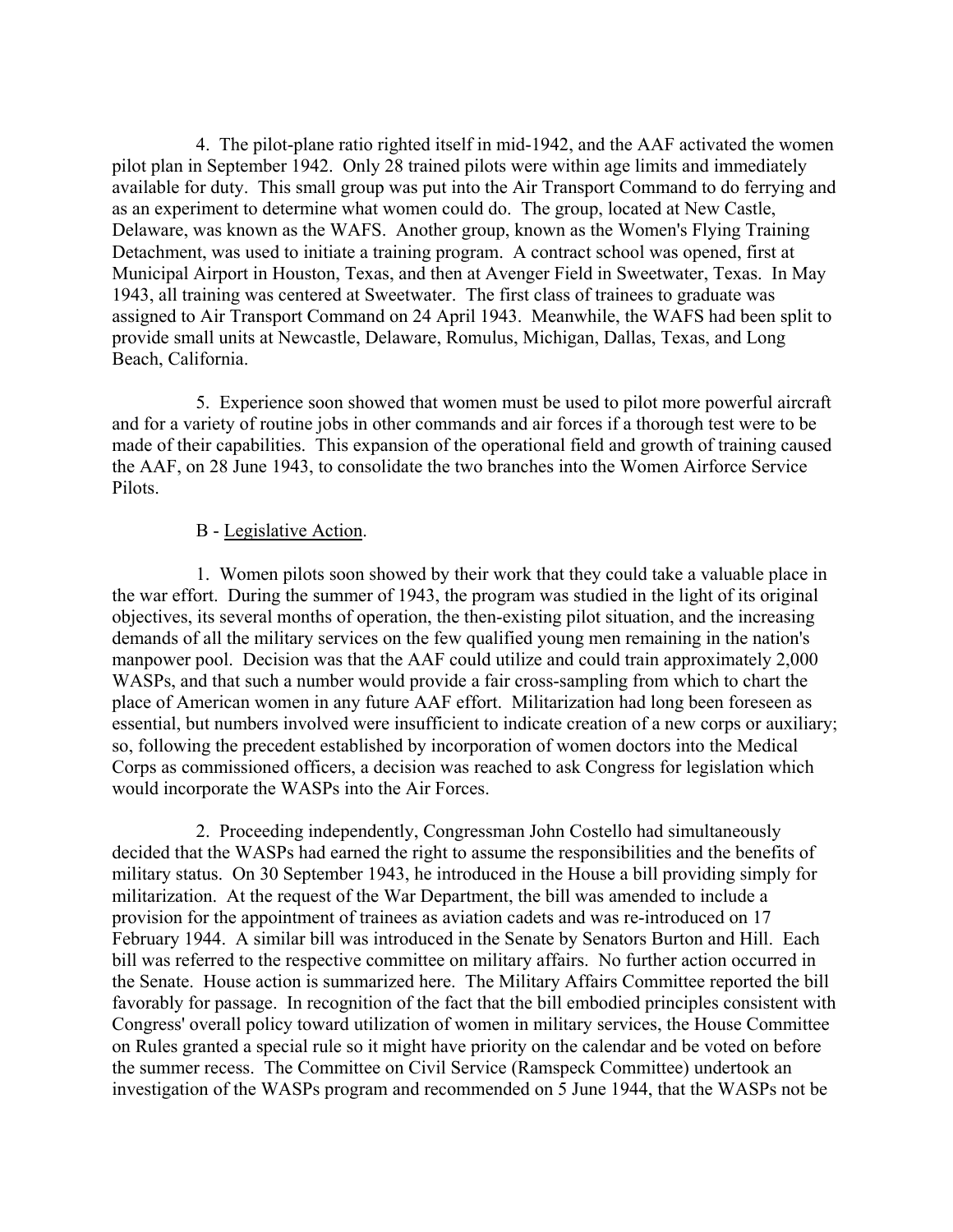expanded, that they continue to be utilized, that they remain on Civil Service with separate legislation to give them hospitalization and insurance benefits and pay adjustments that would come to them if militarized. By 21 June 1944, both the House and Senate had passed the Army Appropriations Bill, which included slightly over \$6,000,000 in funds for the contemplated WASP program. On that date, the Costello Bill went before the House. Debate dealt largely with the male instructor problem. The bill's enacting clause was struck out, and it was sent back to the committee by a vote of 188 to 169.

## C - The Organization.

 1. The administrative staff of the WASPs is very small. There is a Director of Women Pilots, who serves as a member of the Air Staff, and an advisor is authorized for the staff of each command or air force where WASPs are used operationally. Only five have been appointed--in the Air Transport Command, Central and Western Flying Training Commands, and at the AAF Tactical Center. WASP numbers were too small in the other commands to require advisors. In addition, there are squadron leaders and assistant squadron leaders and women supervisors for the trainees at Avenger Field.

2. All women pilots flying for, or in training with, the Army Air Forces are WASPs. Any woman entering upon flying duties with the AAF must be a graduate of the WASP Training School at Sweetwater, Texas. In addition to attending various transitional schools, WASPs attend training course at the AAF School of Applied Tactics, Orlando, Florida. They have a distinctive uniform. During training discipline is rigid. After graduation, off duty discipline is not entirely uniform and varies with circumstances. During operational duty, WASPs are directed by the command to which assigned. They may be reassigned if the need arises. They may be used only in the Continental United States and in Canada.

 3. WASPs are civilians and under Civil Service with only the obligations and the benefits of such status. Military status had been considered originally. The present Director of Women Pilots recommended that militarization be with held until the WASPs absolute worth was proved by performance, despite the fact that the precedent had already been established that American women doing military work would be militarized and subject to military control. There was no particular precedent for or against utilization as civilians. Authority existed for the Secretary of War to employ civilians needed in the war effort and funds were available. The need was immediate and urgent. So, WASPs began as civilians. In that status they have the non-military rights of optional resignation and, in effect, of rejecting assignments. They receive no benefits, nor can the Air Forces impose effective controls. During training, WASPs are paid \$150 a month, while male aviation cadets receive \$75. However, WASP trainees must pay for their lodging, food, clothing, and transportation and expenses from home to Sweetwater, and if they are eliminated, pay the same expenses again going home. Each has paid for a minimum of \$300 for flying instruction as one of the entrance requirements with no advance assurance of acceptance. If they are accepted and complete the course, they may break even in cash; if not, they are out of pocket. Male cadets receive lodging, food, clothing, and insurance, in addition to the \$75, and have complete medical and dental care, and other advantages. After graduation, a WASP is issued certain items of uniform equipment totaling \$176.82 in cost to the Government, in lieu of the \$250 uniform allowance given a male officer. She receives \$250 a month, or less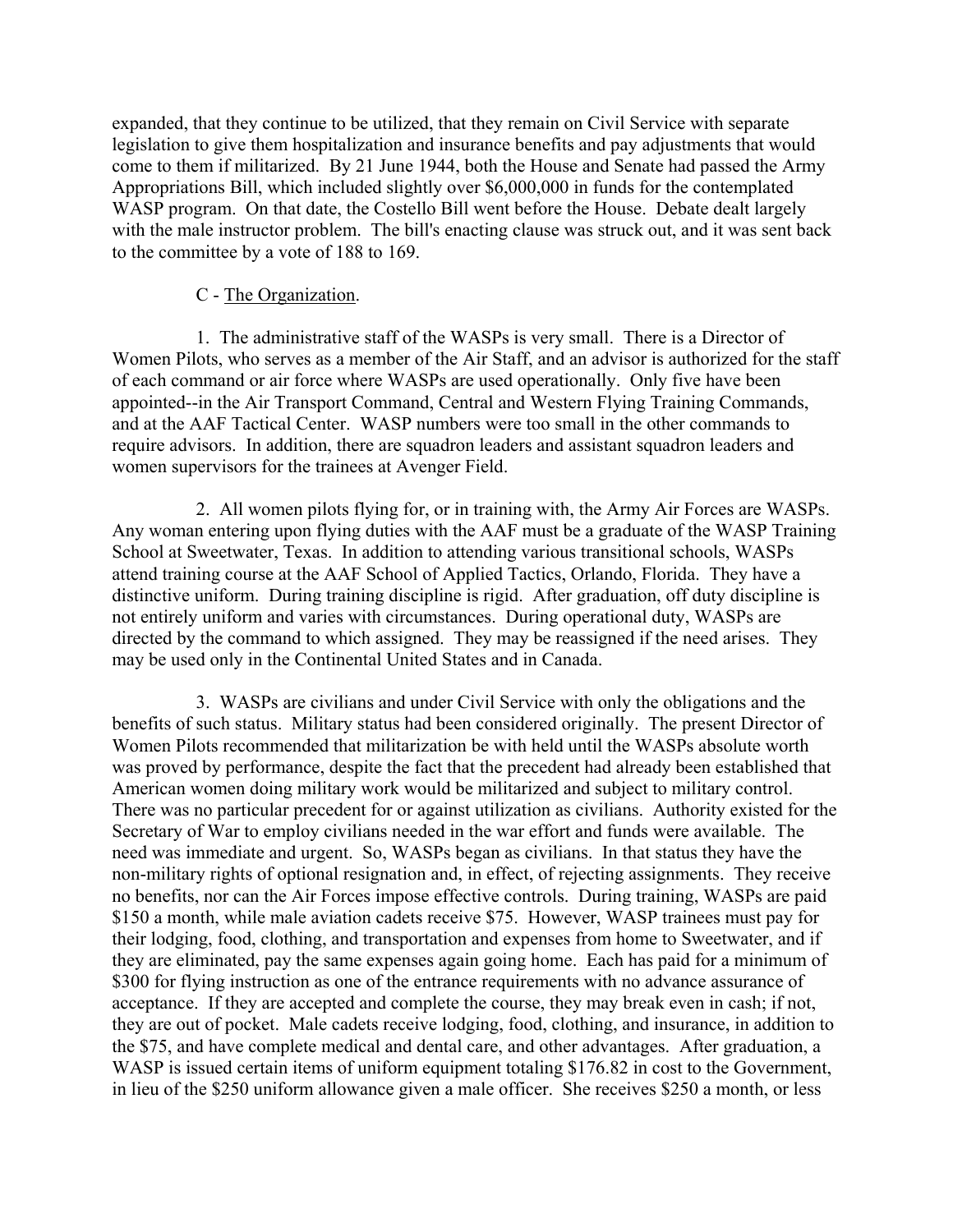than the income of a second lieutenant on flight pay, without any of the benefits available to him, including special income tax deductions.

 4. WASPs are required to wear a distinctive uniform. Off flying duty it consists basically of a simple but attractive ensemble of beret, blouse, and skirt. On duty, it may be skirt or slacks or coveralls. All the reasons why male and female soldiers must be uniformed apply equally to the civilian WASPs, including the reason of military security. There has been considerable public discussion of the uniform with some distortion of fact. The facts are summarized here for the record. WASP uniforms were designed by the Research and Development Branch of the Office of the Quartermaster General, in cooperation with more than thirty firms, at a total cost of \$882.32 for samples and models. A model submitted by one firm formed the basis for the beret finally designed; those by three firms formed the basis for the blouse and skirt, etc. Various pieces of uniform were eventually purchased from some of the firms from whom samples had been purchased. There was no expenditure for designing any item of clothing. The total value of clothing issued to each WASP, and for which she is accountable, is \$326.06. Of this only \$176.82 could be considered as the uniform, as that figure includes two summer and two winter skirts, two summer and winter jackets, and two berets. In order to complete her uniform, it is necessary for each WASP to spend at least \$100 of her own funds to purchase enough of such items as blouses, ties, purses, shoes, gloves, underclothing. The remaining \$149.24 is the cost of functional clothing used by any pilot at work. Similar clothing is available for issue to any male pilot and much of it is on call for other flying personnel. There are three additional articles of clothing, costing \$38.85, which may be issued to a WASP in severely cold climates. Government contracts have been let for approximately 1,700 sets of WASP clothing equipment, which is believed to be the minimum number which will equip 1,000 WASPs, furnish extras for sizing and for stock purposes. And enable WASPs to purchase duplicate items in order to maintain proper appearance.

## D - The Training Program.

1. Seven hundred and seventy-three (773) WASPs have been trained at Houston and Sweetwater. With conclusion of the present training program during December 1944, a total of more than 1000 will have been trained, as there are now 352 at Sweetwater.

2. There were only two sources of WASP personnel: The women pilots who held licenses in 1941, of whom only a few met requirements and were available under established regulations, and the thousands of young women who are interested in aviation and wanted to expand the field of woman's contribution to the nation. The WASP program has not even partially tested the proportion of potential women pilots to the total of young women in our population. However, more than 33,000 young women of proper age who believed they could qualify have volunteered indicated their interest in becoming WASPs. (There has never been a recruiting drive.) Of these, over 3,000 had already learned to fly and over 600 had been accepted for future classes when enlistment was stopped on 26 June 1944 in keeping with the Ramspeck Committee's recommendations and interpretation of House debate on the Costello Bill.

 3. Requirements are more severe than those for male Aviation Cadets. To be acceptable a young woman must be 18- 1/2 years of age and under 35 years, have completed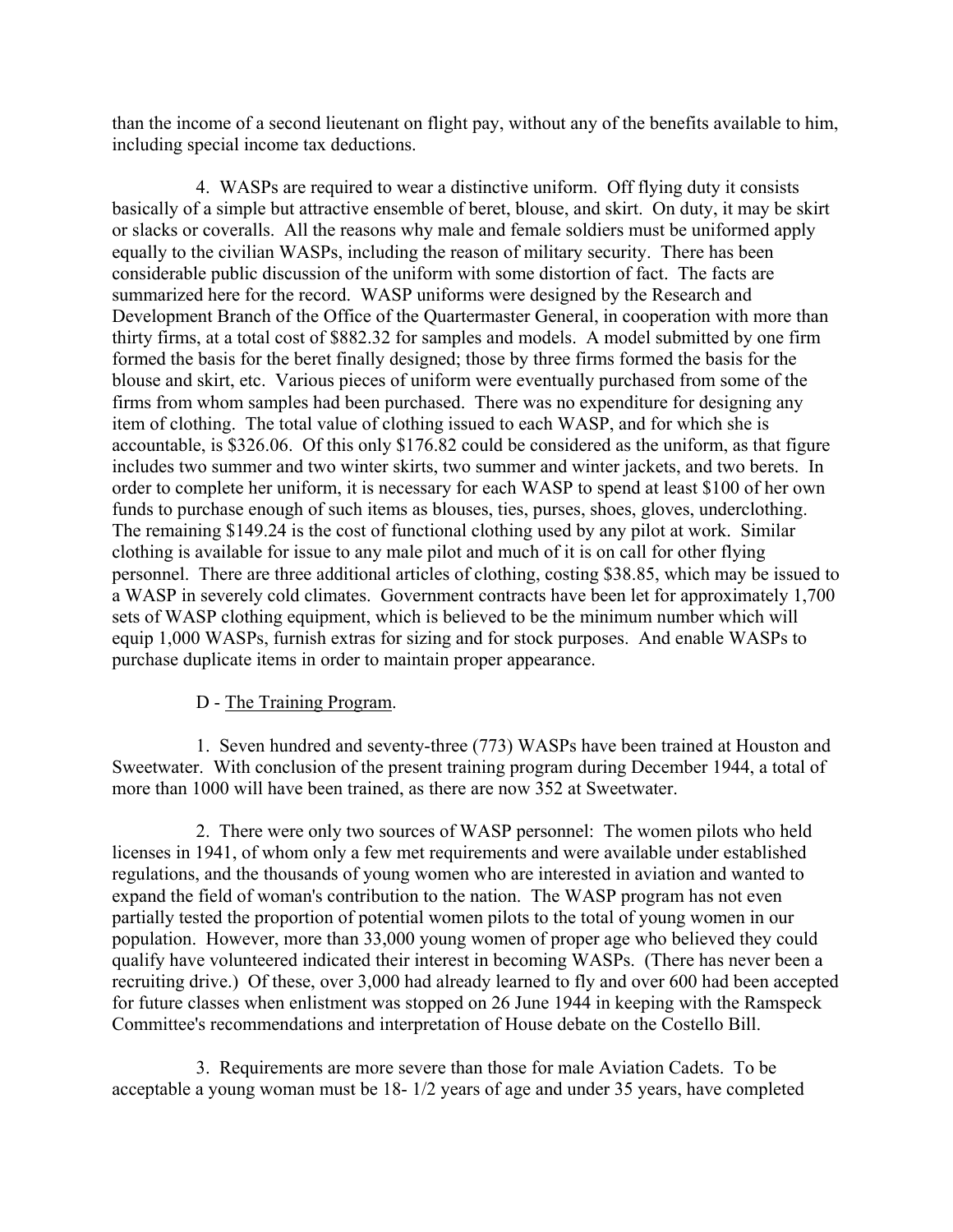high school, be 64 inches to 72 inches in height, have 20/20 vision (uncorrected) in each eye, and hold a valid CAA student pilot certificate with a minimum of 35 hours certified flying time. Before induction as a trainee, she must submit character references, pass a personal interview, the Aviation Cadet Qualifying Examination, and an Army physical for flying (Form 64--Class I). Many applicants failed to pass physical examinations although all of them had passed examinations applicable to civilian pilot licenses. Trainees may be eliminated at any time for cause or failure to meet the required standards. Three hundred and sixty-six (366) have been eliminated and eight (8) have been dismissed for cause. As demands increased for handling heavier type aircraft, the original minimum height of 62-1/2 inches was increased to 64. The original age minimum of 21 years was reduced to 18-1/2 as it was found that the younger women were the best material for training--the same was with male cadets. The average age of WASPs is now 23 years. Originally 200 hours of flying experience was required to qualify as a trainee. It was soon found that better results were obtained from the student with few hours of air time, the greatest difficulty coming with trainees who had flown hundreds of hours and could not "unlearn" their flying errors. Minimum hours were reduced to 35, not to obtain students with air experience, but because it appeared desirable to weed out those who considered flying for the AAF a glamorous job, automatically eliminating the air-sick, and those transient in will and purpose. Women selected for training rated higher on the average among women in mental qualifications than the aviation cadet did among men.

4. The training course at Avenger Field, Sweetwater, Texas, covers thirty weeks and includes training to proficiency required to pilot primary, basic, and advanced type training planes within the United States--the same as male cadets. Approximately 60 are graduated each month. The elimination rate compares favorably with that of male cadets. Ten (10) trainees have lost their lives. Four of the ten fatalities occurred while WASPs were accompanied by instructors. Cause of aircraft accidents is difficult to determine, but in only one of the ten causes was the cause known definitely to be pilot error. Strict discipline is maintained, and no leave is permitted.

5. After graduation, a WASP has a Class I flying rating, the same as fledgling male pilots. Military life is a procession of on-the-job training and of school attendance. WASPs follow the pattern and advance through training to higher ratings the same as flying officers. In a survey on 7 June 1944, of 635 WASPs in operational duties, it was found that 122 were Class 1, 158 were Class II, 216 were Class III, 59 were Class IV, and 14 were Class V, with 66 others qualified for fighter aircraft. Class I pilots fly PT's, BT's, AT-6's, BC-1's, C-43's, C-61's, C-64's, C-71's, C-72's, C-81's; Class II fly AT-7's, AT-8's, AT-9's, AT-17's (C-78), AT-10's, AT-11's, AT-15's; Class III fly A-29's, OA-9's, OA-10's, B-23's, B-18's, C-33's, C-39's, C-47's, C-53's, C-56's, C-59's, C-60's, C-57's; Class IV fly B-25's, B-26's, C-46's, A-20's, A-30's, P-38's; Class V fly B-17's, B-24's, A-24's, A-25's, B-29's, C-69's, C-54's, C-87's; and fighter class fly P-39's, P-40's, P-47's, P-51's, and P-63's. Transitional training is provided when the need arises for assignment of a group of WASPs to a specific job; such as, target towing, towing for flexible gunnery, and instrument instruction. More than fifty percent of WASPs have instrument ratings. As facilities exist at Sweetwater to train approximately 500 trainees, and as the stoppage of enlistment leaves an accumulating shortage of 60 each month, instrument flying instruction is now being concentrated at Sweetwater, where it can be done most economically.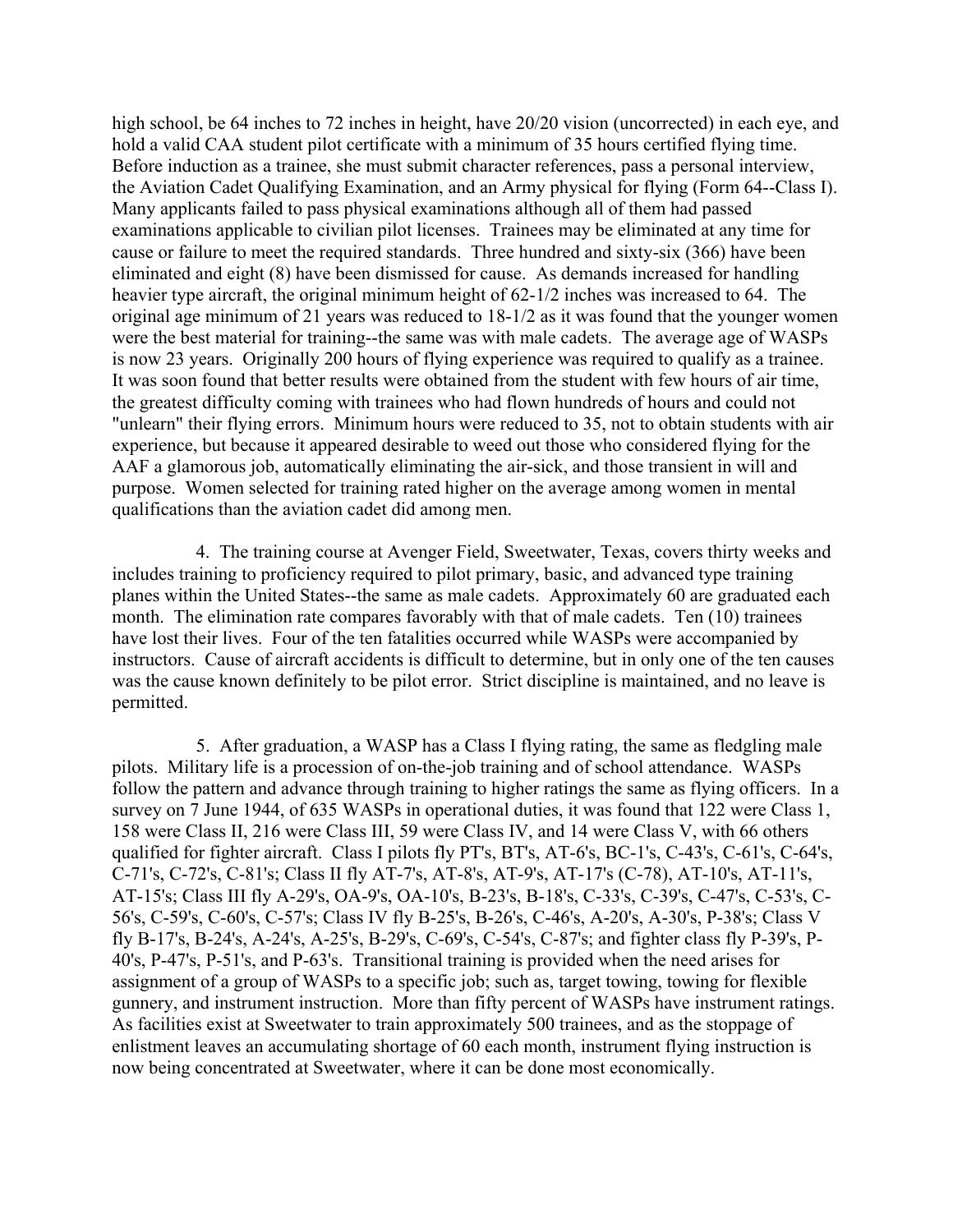6. Women pilots are in service to free men pilots for more important jobs. They do, in fact, fulfill the mission of an AAF flying officer. They fly military aircraft and work exclusively with military personnel; they work and live at Army bases; they are responsible for Army property. Even though civilians, they must know the details of military operation. The need had long been apparent, but facilities to provide the solution were not available until early in 1944, when a special WASP training course was activated in the AAF School of Applied Tactics at Orlando, Florida. The first class began on 19 April 1944, and 330 have completed the courses. Fifty young women enter the school twice a month, each of whom must have completed three months of operational duty with an AAF activity, and with selection according to length of service. The Orlando course was activated in answer to the same need which caused the AAF to propose militarization and in anticipation of the WASPs becoming Air Forces officers. The need still existed despite the House defeat of the Costello Bill, so in late June 1944, it was decided to continue the special training in order to raise the efficiency of WASPs in conduct of their military mission, during which they deal entirely with military property and personnel, and to make them more conscious of military rule and regulations. The requirement that WASPs, many of whom are dealing with highly classified projects, be impressed by the importance of military security was an important factor. Approximately one-half of the course is general, and one-half pertains to flight operations, as indicated by subjects included. The work done each day by WASPs requires knowledge of those subjects.

7. The cost of training a WASP is the same as the cost of training a male cadet to do the same work. Elimination rates are equal. One instructor can handle an equal number of students, male or female. Like equipment is used, and similar courses given. The precise cost for WASP or male cadet involves so many indirect items that differences could always be arrived at by any two persons. Indirect costs through general overhead are almost all of an increment nature in the case of any flying student, because there would be no lessening of general or command staffs if there was no WASP program. The direct cost of WASP training should be treated as almost the entire cost. This has been approximated as \$12,150.70 per WASP, including tuition, salary, plane depreciation, maintenance and supplies, personnel, equipment, travel, all uniforms and functional clothing, medical examination, communications, amortization of equipment, maintenance of administrative vehicles, and adjustment for eliminees. Sizeable amounts, even for wartime, have been quoted publicly on the cost of the WASP program. Perhaps greatest enlightenment would come from consideration of the fact that most of the enlarged WASP program's costs would have accrued during the budget year of 1945. The Army Air Forces requested, and Congress granted, in the Army Appropriations Bill for fiscal 1945, a sum of slightly over \$6,000,000 to cover all contemplated WASP costs!

 8. On 26 June, the Army Air Forces announced that recruiting and training of all inexperienced WASPs would be terminated immediately in view of the expression of Congress as disclosed by debates and defeat of the Costello Bill. This action conformed also to recommendation No. 1 of the House Committee on Civil Service, and was taken despite the fact that Congress had voted the funds required for the program. Cancellation orders were forwarded immediately to 113 young women who would have been included in the 30 June class. Several hundred others were immediately affected as they had been notified of inclusion in future classes. The hopes of thousands who believed that women have the same right as men to serve with their best ability were dissipated. Training of women pilots already in school is being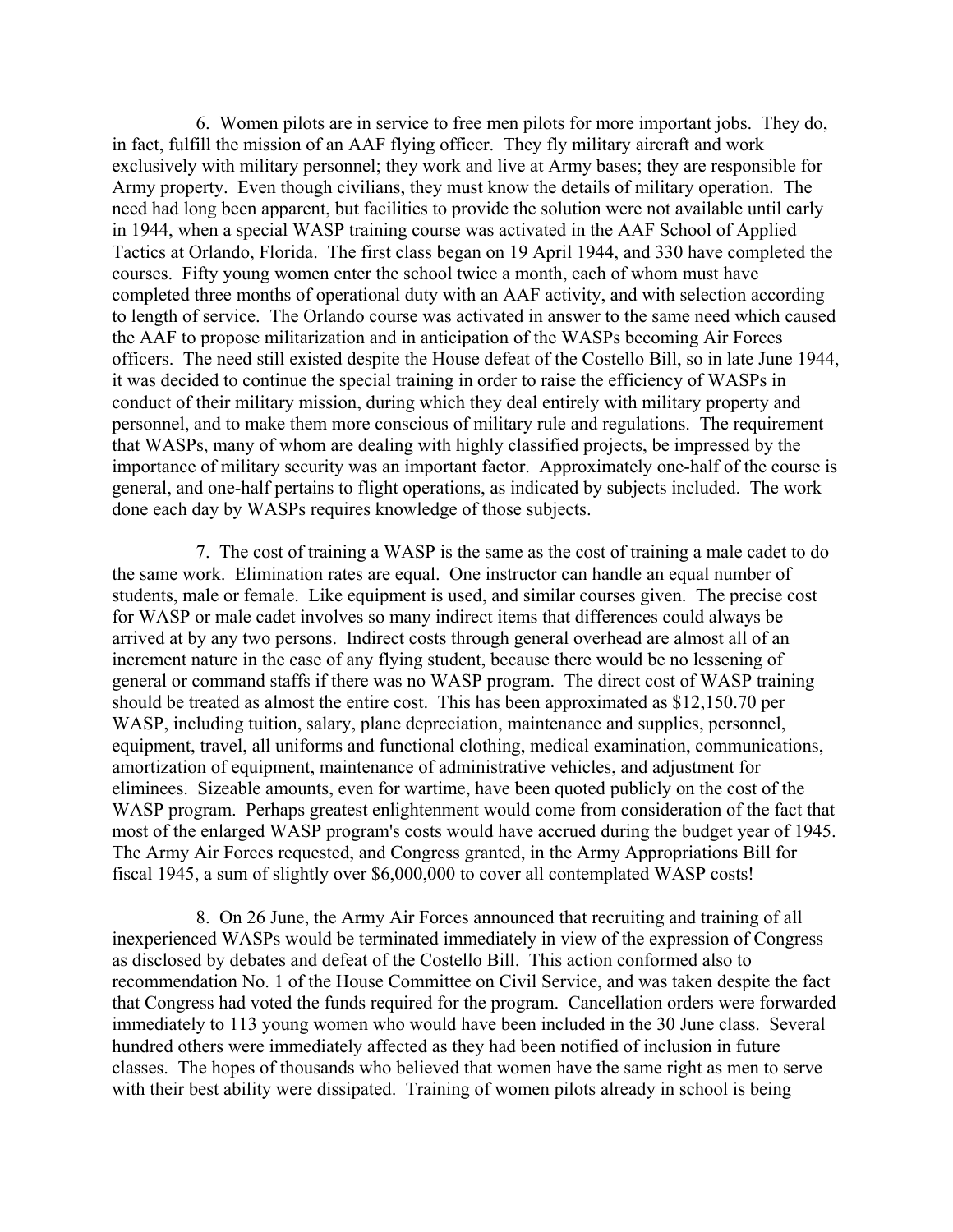completed, which is in conformance with part of recommendation No. 2 of the Civil Service Committee. This decision favorably affected the girls then at Sweetwater. Due to this reduction in the training program, it will be necessary to terminate or to adjust the current contract with the civil contractors of the school in Sweetwater if those students now in training complete the course. This will result in an increased per unit cost for all students now enrolled.

#### E - How Trained WASPs are Serving.

 1. The usefulness of WASPs cannot be measured by the importance of the types of planes they fly, for their job is to do the routine, the dishwashing flying jobs of the AAF, that will release men for higher grades of duty. They are carrying their own freight, doing these jobs while experience is being gained by the AAF. It is part of their utilization, however, to try them out in various types of work, with a diversified type of equipment.

 2. Six hundred and ninety-nine (699) women are now employed in various AAF pilot activities. There will be approximately 1,000 available for operational duty by 28 December 1944. The 699 now on operational duty are distributed as follows:

| <b>Training Command</b><br>(Instructing, engineering flying,<br>target towing, etc.) | 300 |
|--------------------------------------------------------------------------------------|-----|
| Air Transport Command<br>(Ferrying)                                                  | 299 |
| <b>AAF Weather Wing</b><br>(Liaison flying)                                          | 12  |
| <b>Continental Air Forces</b><br>(Target towing and related)<br>flying duties)       | 81  |
| Material Command<br>(Testing flight clothing,<br>engineering flying)                 | 2   |
| Proving Ground Command<br>(Target Towing)                                            | 5   |
| Total                                                                                | 699 |

 3. The Ferrying Division, Air Transport Command, recently advised that it would be unable to continue to utilize as many WASPs as heretofore in ferrying work, as the ATC is now absorbing large numbers of service pilots made available by termination of civilian contract schools, who will have to have on-the-job experience on available Class I and Class II type assignments in order eventually to qualify on heavier types. Considerable criticism and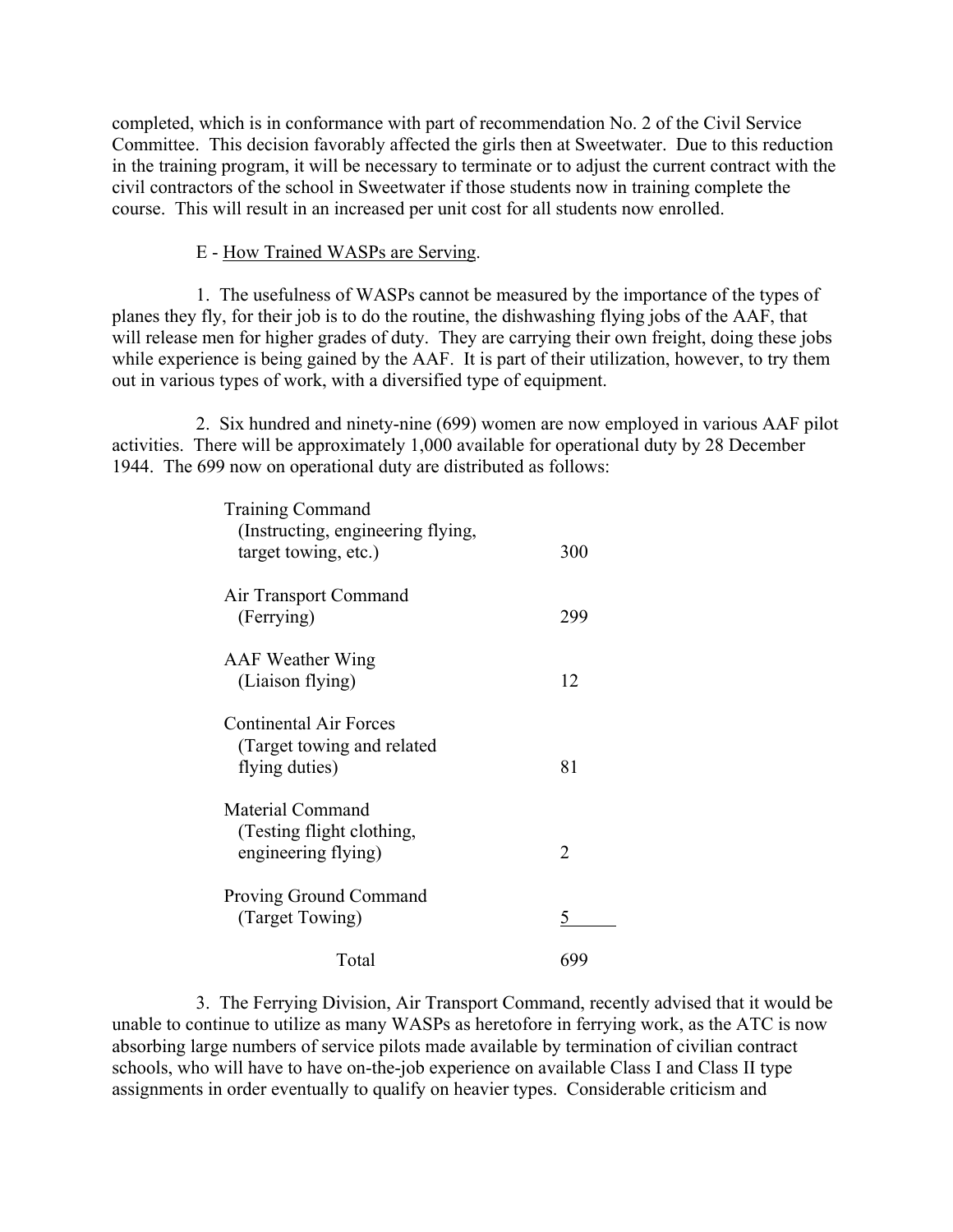resentment have been directed at the WASP personnel who ferry the higher class aircraft. Some male pilots believe, and it seems true, that they are being deprived of experience in flying combat aircraft, which would be of inestimable value to them when and if they are assigned to combat operations. The large proportion of Air transport Command pilot personnel of less than 31 years of age underlines that fact. It is also desirable to utilize pilots who have completed their combat tours. Therefore, it appears desirable, if any WASP personnel are to remain with the Ferrying Division, to limit their utilization to Class I and II aircraft, except for those already qualified in the higher class aircraft. One hundred and twenty-six (126) Class I, II, and III pilots are now being requested to agree to their transfer to the Training Command, where their skills are needed and where they will be trained for two target operations. It the transfer is effected, only 173 WASP pilots will remain in ATC.

4. Towing target flying is an important function for which WASPs are particularly suited and in which they have been performing commendably. Target towing is work that most male pilots dislike and, consequently, they take little interest in doing a good job. Further, such flying affords little opportunity for experience which would be of value as per-combat training. There are 973 male pilots now doing tow target and related work who could be released by WASPs for combat training or other important flying. However, if WASPs are utilized to replace male pilots now towing targets, Commanding Officers must be assured that WASPs will remain on the job and be available when needed. This assurance cannot be obtained if WASPs remain in a civilian status.

 5. In addition WASP personnel are now being effectively used as instrument and basic flying instructors, towing flexible gunnery targets, engineering test flying, piloting navigation students, and as liaison and administrative pilots.

 6. Of the 773 assigned from the training school to operational duty and the 28 original WAFS, a total of 699 remain at work. The difference is caused by 18 deaths, 11 eliminations, and 73 resignations. (Three of these fatalities and seven of the resignations have occurred among former WAFS, leaving a total of 18.) The fatal accident rate among the WASP for all types of flying is .08 per 1,000 flying hours, computed on the basis of 22 fatal accidents involving WASP personnel during 274,585 flying hours from November 1942 through 30 June 1944. On the other hand, the fatal accident rate for the Continental AAF for the 18 months from 1 January 1943 to 30 June 1944 was .063 per 1,000 flying hours. Of 24,476 hours flown by WASPs during the month of June 1944, 4,414 hours were flown in fighter type aircraft, 1,497 in light bombers, 2,293 in medium bombers, and 1,612 in heavy bombers. There are 41 WASPs flying B-26 (Marauder) medium bombers with tow target squadrons and at flexible gunnery schools; WASPs have flown a total of 9,129 hours in this type of aircraft without any accidents or fatalities. It can, perhaps, be told now that utilization of WASPs on the B-26 had a very favorable effect on male pilot training. WASPs who have been transitioned on fighter and on heavy and medium bomber types have shown as high a rate of successful completion of transition as the male pilots receiving like transition. Certain personnel difficulties have arisen, as some types of flying are more appealing than others, but the WASP must be assigned to all types. Each must do what she is directed to do if the AAF is to have a workable organization. It is difficult, for example, to hold a WASP on a routine small-plane job when a sister WASP is flying a B-26, and more difficult to transfer one from ferrying a P-47 (Thunderbolt) to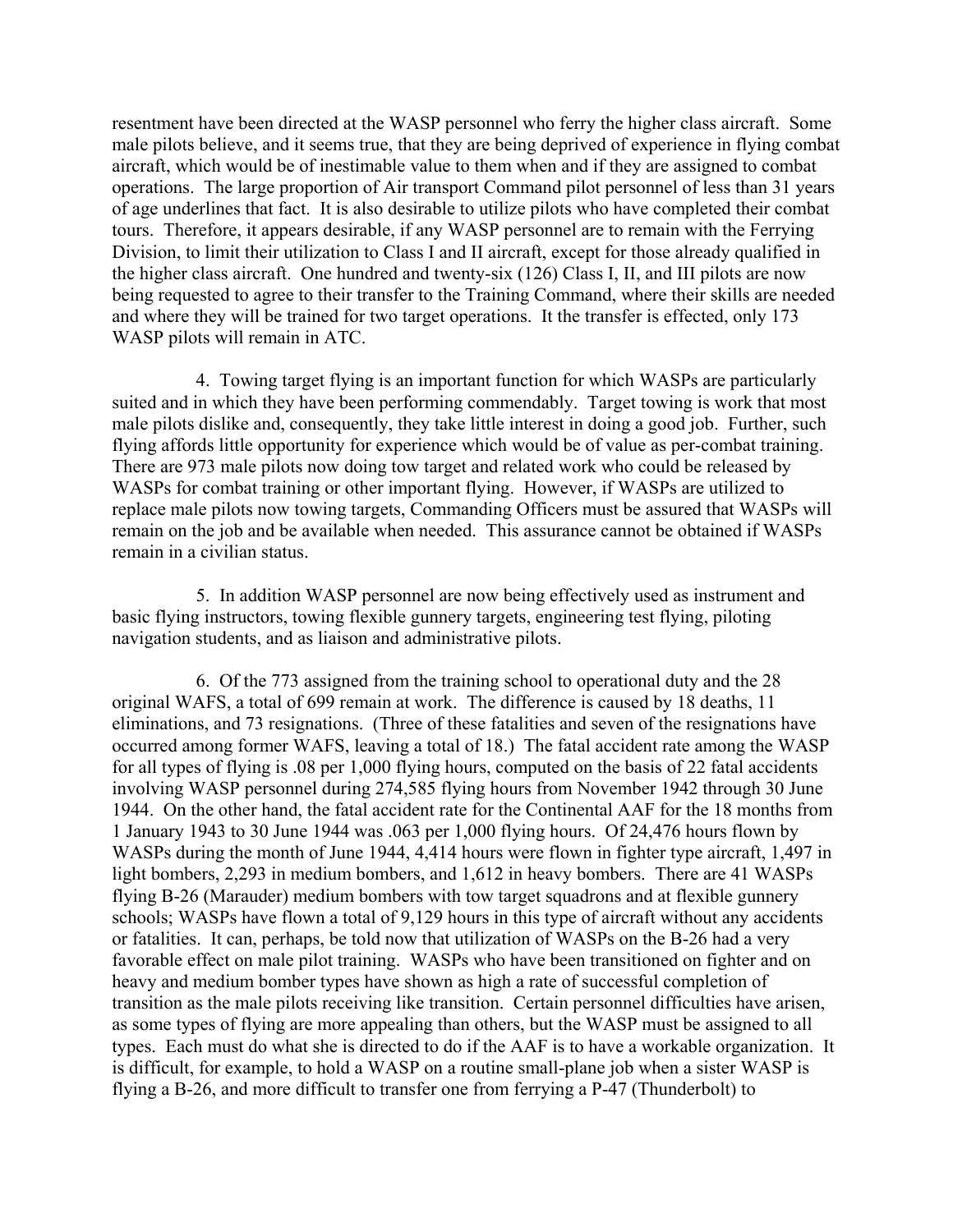reconnaissance weather flights. This further handicaps utilization of personnel and makes for increasing resignations.

## F - Commendations.

WASPs have received military recognition for their work in the form of many official commendations. One is particularly pertinent here. The Commanding General of an anti-aircraft artillery brigade wrote to the Commanding General of the Fourth Air Forces: "I thought you might be interested to know that my observation of the WASPs, who have been flying our AAA Tow Target Missions, has made me an enthusiastic convert. For AAA purposes, they are far better that the average male pilot we have had heretofore. To the average pilot a Tow Target Mission is sheer boredom, but to the WASPs it is another adventure. They are doing a fine job for us here." By endorsement to the Commanding General, AAF, the officer serving as tow target supervisor certified that 80 percent of the missions referred to were flown by WASP personnel and that the missions accomplished at one field by WASP personnel had released 11 experienced male pilots for overseas duty.

# G - Should WASPs be Officers?

1. The loss of funds expended in training civilian WASPs and the unreliability of flying personnel in a civilian status, as indicated by the high resignation rate, are factors to be considered in using civilian WASPs in any AAF activity. While considerable experience has been gained from the civilian WASP program, it has been clearly indicated that there is not sufficient military control over civilians and such a civilian organization could not be relied upon to meet serious contingencies.

 2. The difficulties of providing proper administration of a civilian organization established to perform a military mission have proven to be almost insurmountable. WASPs are assigned to military units, perform the same jobs as commissioned pilots, and are associated wholly with military personnel. However, as civilians they are subject to an entirely different set of laws, rules, and regulations--in some instances there is nothing which governs. There are many civilian rights which WASPs now have that affect their utilization in certain important functions. Also, There are many military rights which cannot be provided for them, the lack of which also affects their full utilization. This situation results in considerable confusion in the administration, control, and utilization of WASP personnel.

 3. Difficulties encountered in utilizing the WASP civilian personnel as outlined above and mentioned throughout this report indicate that the only effective means by which the AAF can obtain efficient and economical use of women pilots is through a militarized program which makes the WASP a part of the AAF. Simple justice for the WASPs themselves also dictate such a step. They are doing the work of an officer freed to serve elsewhere. They get none of the benefits of military status, not even the right to a military funeral. As a WASP's pay is less than the income of a second lieutenant on flying duty, it follows that the AAF is getting results at less cost. This would presumably continue if WASPs were militarized, as it is believed to favor militarization. A recent vote among those on operational duty showed 93 percent favorable, and trainees were 100 percent favorable. Presumably, some WASPs would prefer to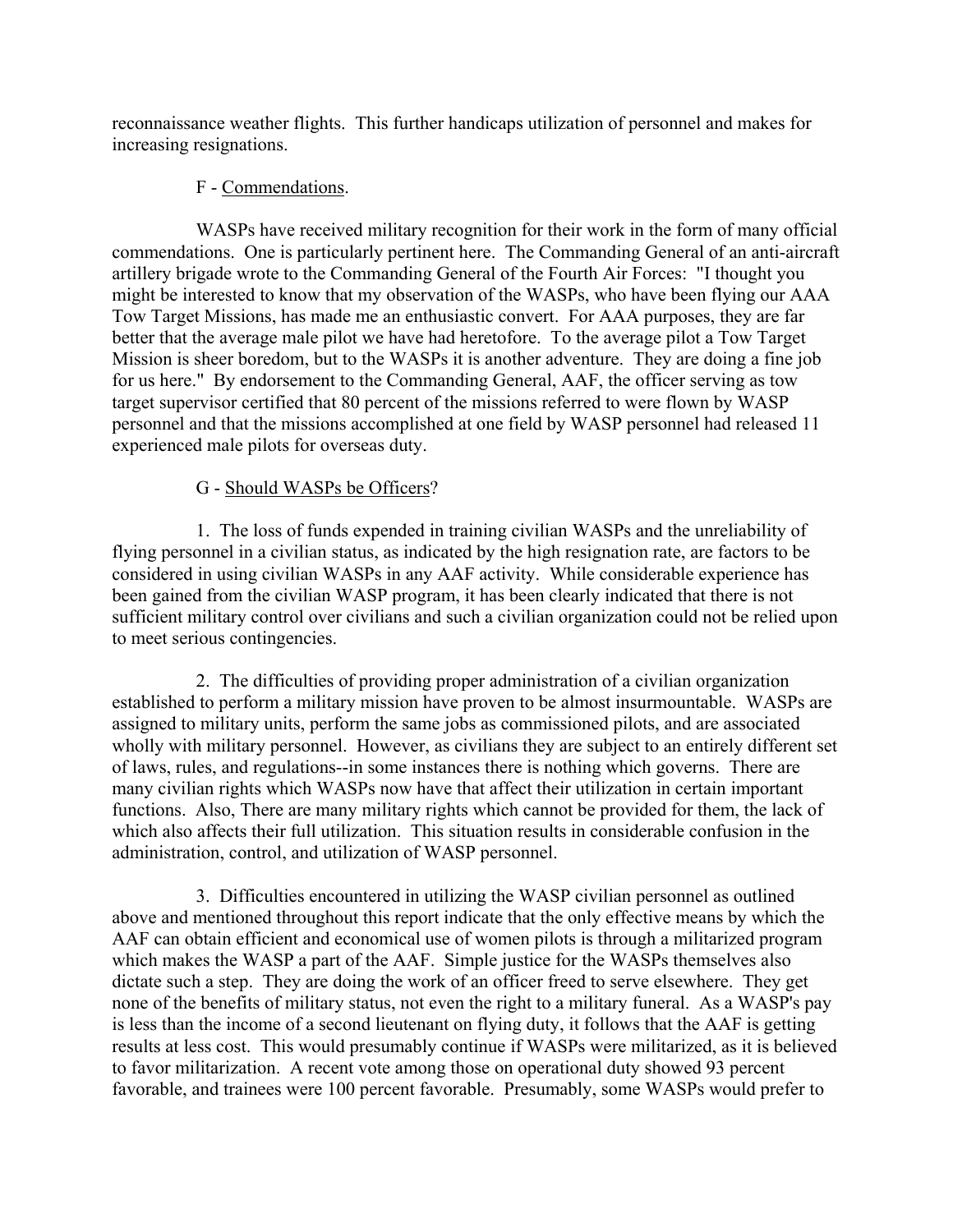remain on civilian status with freedom from control and with the right to quit the war effort at any time. It is stressed, however, that militarization is essentially a question of benefit for the Army and not to be considered primarily as a benefit for WASPs.

4. The question of military rank does not enter particularly into that of militarization. Only the very experienced should have commissions above the lowest grade. The small size of the organization should be considered in determining the top WASP rank.

 5. The Secretary of War has endorsed militarization. The Commanding General has indicated before the House Military Affairs Committee, the House Civil Service Committee, and the Military Appropriations Sub-Committee that continuation of the WASP program is dependent upon their being militarized as part of the AAF. The House Military Affairs Committee recommended militarization. An analysis of recorded committee hearings and of debate on the WASP bill revealed that the principal opposition was based on the belief that the AAF was not fully utilizing CAA-WTS flying personnel and was centered largely on expansion of the WASP program. There was little or no Congressional criticism of militarization of the WASP. The Civil Service Committee concluded by recommending that WASPs in training or on duty status continue to be utilized.

6. From time to time over the last 18 months, it has been suggested by some that the WASP be militarized through incorporation into the WAC. This could be done--but only by new legislation. The WAC is a fine organization, and a substantial portion of its members is serving well with the AAF as the Air WAC. But the Commanding General has repeatedly stated that inclusion of the WASP into the WAC would not serve his objectives as well as absorption of the WASP by the AAF. Different types of duty present different problems and require different rules and regulations. The WAC is a ground organization that infiltrates its work into all branches of the Army; the WASP is a flying organization confined in its activities to the AAF. To round out the experimental features of the WASP and get the full benefit therefrom, they should be treated as pilots. The Nurses Corps as commissioned officers; this was not done, presumably because of differences in training and activities. Thus, there are three militarized women's organizations within the Army. In the Navy there are three separate women's organizations: The WAVES and the women Marines (one piece of legislation created both, with two separate directors and two separate uniforms) and the SPARS. The inclusion of a relatively few flyers into a much larger WAC ground organization would in practice probably add complications to the WAC organization. Such incorporation would in itself require Congressional action to provide for variations in minimum ages and regulations in regard to dependents. The War Department General Staff has recently recognized these factors in recommending that WASPs not be incorporated into WAC.

### H - Demobilization of WASPs.

 The WASP should, of course, be demobilized quickly when no longer needed. To say that they should be the first pilots to be demobilized does not necessarily follow. At present each WASP saves one less-qualified man from being withdrawn from civilian life or releases one already-trained pilot for other duties. The question needs to be raised and settled of whether WASPs should be retained temporarily during early stages of demobilization so that male pilots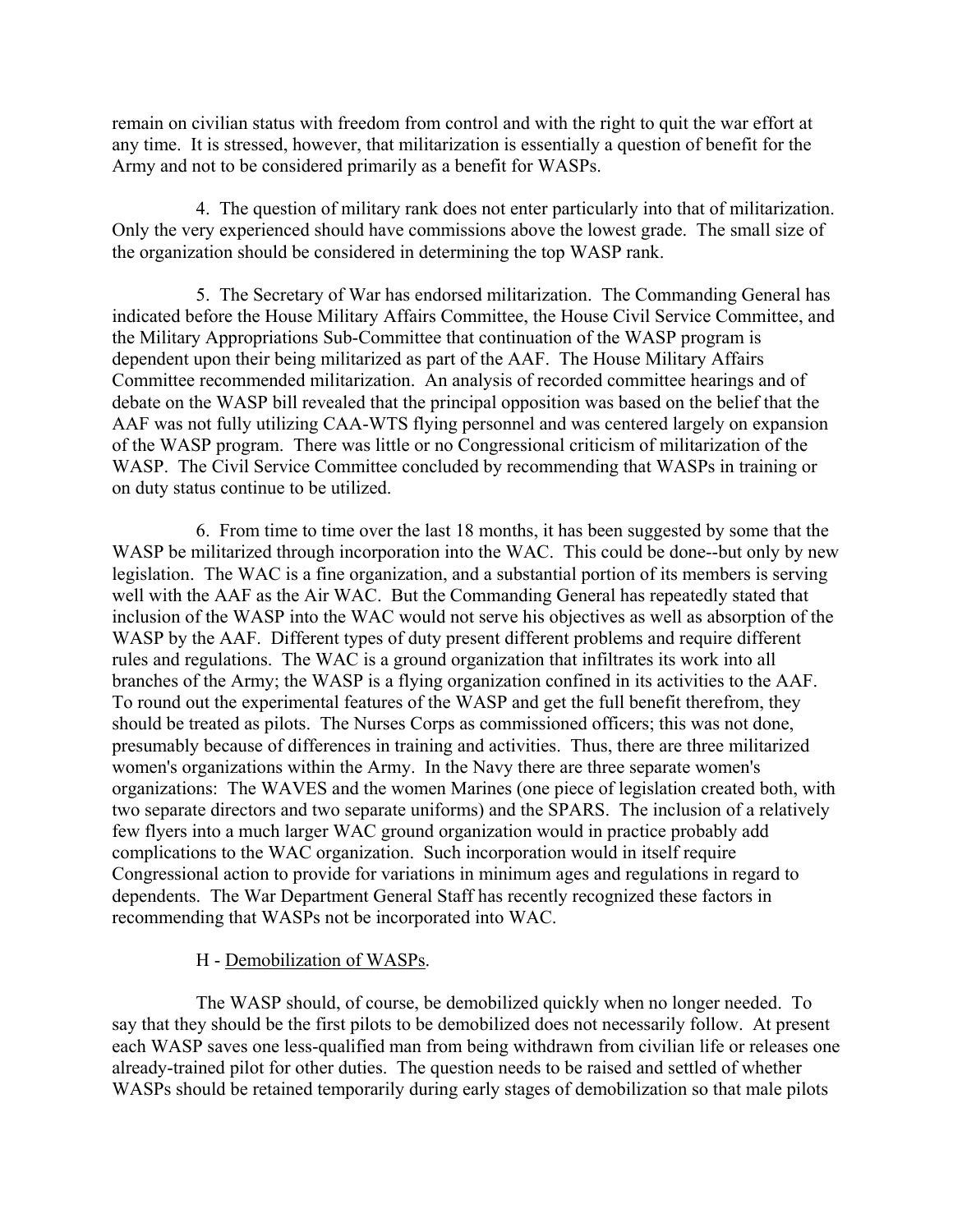who wish to return to their normal civilian occupations can do so that much earlier. Certain it is that the WASPs will have no useful place with the AAF when the male pilots who wish to remain in service are sufficient in number to perform all the duties.

# I - What the Record Shows.

 1. Carefully selected women can fly all military aircraft skillfully and safely. On a basis of 1,000 WASPs, it is clear that only a small sampling has been taken of the extent of pilot qualifications and abilities among the feminine population as a whole. The small group of WASPs has proved itself capable, and the only limitations which have developed have resulted almost solely from their civilian status. In setting their high record of performance, they have done varied types of aerial work at 70 AAF stations, have flown all types of airplanes and all types of missions, recorded a fatal accident rate, as of 30 June 1944, of only .08 per 1,000 hours flown, and been commend by the military. They have shown great adaptability to training with an elimination rate comparable to that for men.

2. The resignation rate is unduly high and unduly costly to the government. Eleven (11) have been discharged, with lack of adequate controls and authoritative supervision probable factors. Seventy-three (73) have left the WASPs. Each such resignation involves a complete loss of the cost of training. The program was not inaugurated to teach women to fly socially on weekends, nor to fly commercially during wartime.

 3. WASPs have averaged at least as many hours flown per month as male pilots working at the same jobs. Their health rate has been high, and the fact that they are women has not interfered with their service.

 4. A nuclear organization has been formed, including a training school, a training program, and operational procedure. Organizationally, the WASP could be expanded immediately to supply the AAF, in case of emergency.

 5. The costs of the program can be estimated as equivalent, for training, to that of the male aviation cadet program, and for operations, as perhaps slightly lower than if the jobs were performed by male pilots in the usual grades.

 6. A total of 2,000 WASPs would be a desirable figure, providing a more ample cross-section sampling of the feminine population and being a total easily absorbable into AAF flying jobs.

7. WASPs have released skilled male pilots for higher grades of duty.

 8. Twenty-eight (28) WASPs, performing the functions of Air Corps officers but without recognition or death benefits, have given their lives for their country. Their survivors may not display the Gold Star.

 9. On a long-term basis, dependability, control, and full effectiveness can be obtained only through militarization by incorporation into the Air Corps. Such militarization is desirable